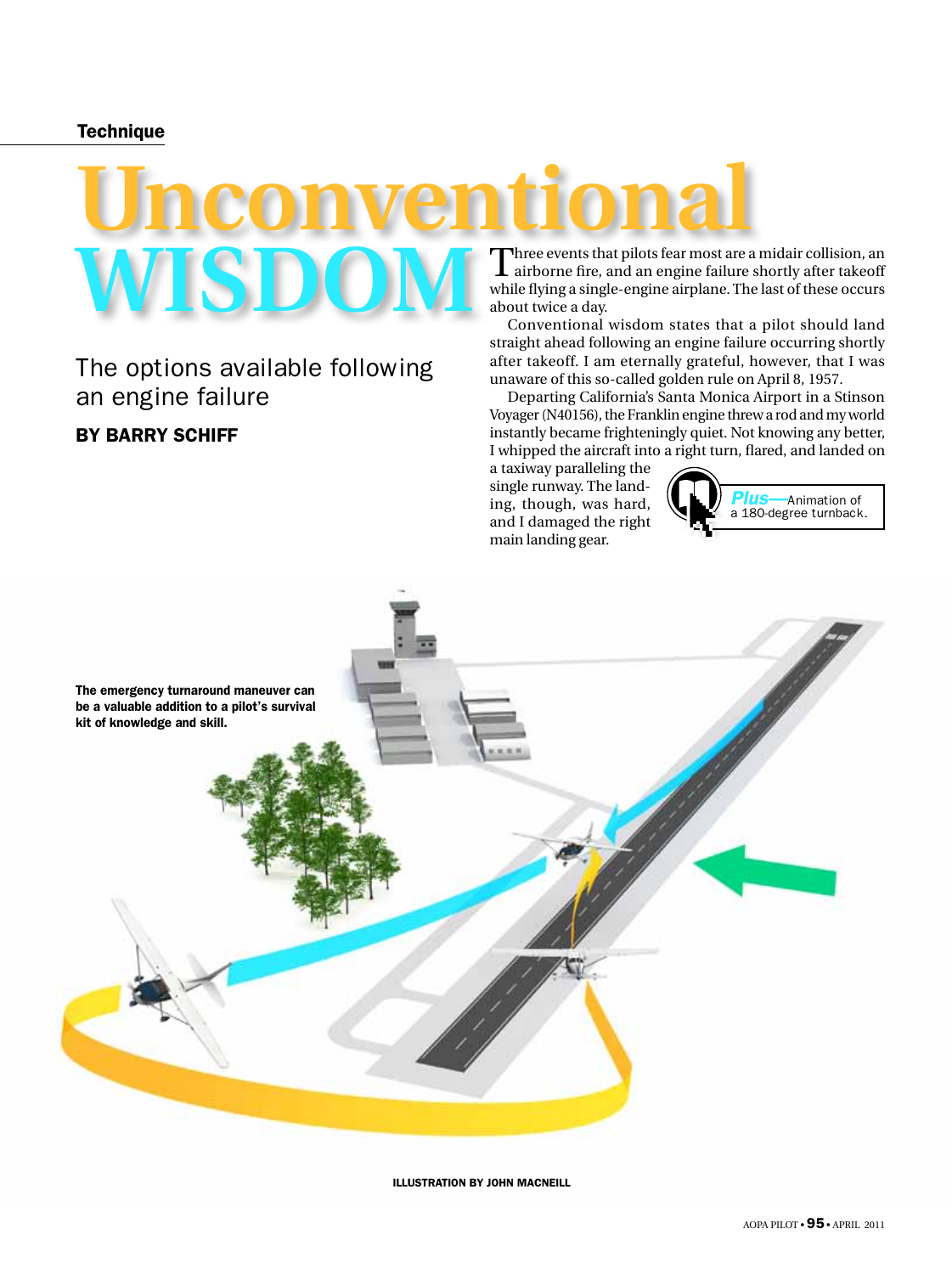

## **VISION AS VITAL AS**

What's waiting for you out there? Comprehensive in-flight weather data from XM WX Satellite Weather delivers the full scope of your surroundings with radar, lightning, winds aloft and more. Enjoy enhanced situational awareness and efficiency while you fly. Make XM WX a permanent part of your cockpit. And never fly blind again.



### www.XMWXWEATHER.com 1 - 8 8 8 - 3 5 5 - 0 1 3 2 8 A M - 5 P M E S T

Hardware and required monthly subscription sold separately. Subscription fee is consumer only. Other fees and taxes, including a one-time activation fee, may apply. All programming fees and weather data are subject to change. XM WX weather data displays and individual product availability vary by hardware equipment. Reception of the XM signal may vary depending on location. Subscriptions subject to Customer Agreement included with the XM Welcome Kit and available at xmradio.com and are available only in the 48 contiguous United States. XM WX is a trademark of XM WX Satellite Radio Inc. The XM WX service is not for "safety for life", but is merely supplemental and advisory in nature, and therefore cannot be relied upon as safety-critical in connection with any aircraft or other usage. XM is not responsible for accidents resulting from or associated with use of the XM WX Service. Contact XM WX Satellite Radio by phone at 800.985.9200 to subscribe to XM WX Weather. ©2010

Following this accident, several experienced pilots told me about the golden rule. They admonished me for turning around and not landing straight ahead. There was something wrong with this conventional wisdom, I thought. Following their advice would have meant trying to thread my way to a crash landing in a congested residential neighborhood. I am convinced that the outcome would have been disastrous.

This seminal event started me on what became a decades-long study of the options available to a pilot following an engine failure that occurs shortly after takeoff. I first wrote about this subject 37 years ago and have been developing ever since a number of thoughts about this subject that you might find worthy of consideration.

#### The "impossible turn"

When unprepared for such an engine failure, it generally is best to land straight ahead (or somewhat right or the turnaround maneuver can be performed with relative safety.

For starters, what bank angle should be used? Safety suggests a shallow bank angle. The problem is that a shallow, large-radius turn displaces the airplane so far from the extended runway centerline that a return to the runway becomes less likely. Although a very steep bank angle substantially reduces turn radius and keeps the airplane closer to the runway, the associated rise in stall speed is unacceptable.

The optimum bank angle appears to be a compromise, 45 degrees. This prevents excessive lateral displacement from the extended runway centerline and results in only a 19-percent increase in stall speed (from 55 to 65 knots, for example).

Interestingly, more altitude is lost during a shallow-banked gliding turn than during the same amount of turn using a steep bank. The explanation for this apparent paradox involves time.

The climb speed that typically places a pilot in the best position for turning around is halfway between  $\mathsf{V}_{\mathsf{x}}$  and  $\mathsf{V}_{\mathsf{y}}$ .

left of the runway's extended centerline). NTSB records are replete with accidents resulting from pilots attempting to turn around and land from too low an altitude. The most common result of trying to avoid ground contact before completing the turn is a stall and/or a spin into oblivion. This is why a turn back to the runway is described by some as the "impossible turn," a misleading description of what can be a life-saving maneuver. There are times when attempting to land straight ahead would be extremely hazardous and a less-desirable option.

Records are not kept and do not reflect the many success stories of those who experienced an engine failure, turned around, and landed safely and without incident. Lacking aircraft damage or personal injury, there obviously is no reason to file an accident report. Video of one such event was posted on the Air Safety Institute's website (http://flash.aopa.org/asf/pilotstories/ impossibleturn/).

The difference between success and failure is not only having sufficient altitude, but knowing how and when Although sink rate is greater when turning steeply, rate of turn is so much greater that less time is spent losing altitude than when turning with a shallow bank angle.

Turn direction can be important, too. In the presence of a crosswind, turn into the crosswind (upwind) to prevent drifting away from the runway's extended centerline. A turn away from the wind (downwind) can result in so much drift that returning to the runway might become impossible. If wind is not a consideration, then turn over the lowest obstacles that might be in the departure area. No obstacles and no wind? Turn left because most pilots are more comfortable turning that way.

With respect to airspeed, use the airplane's best glide speed to achieve maximum glide range and to provide a safe airspeed margin above stall. You certainly would not want to fly any faster than this because of the excessive sink rate and angle that would result.

Although maintaining the best glide speed seems logical, David F. Rogers, a professor of aerospace engineering at the U.S. Naval Academy, calculated that the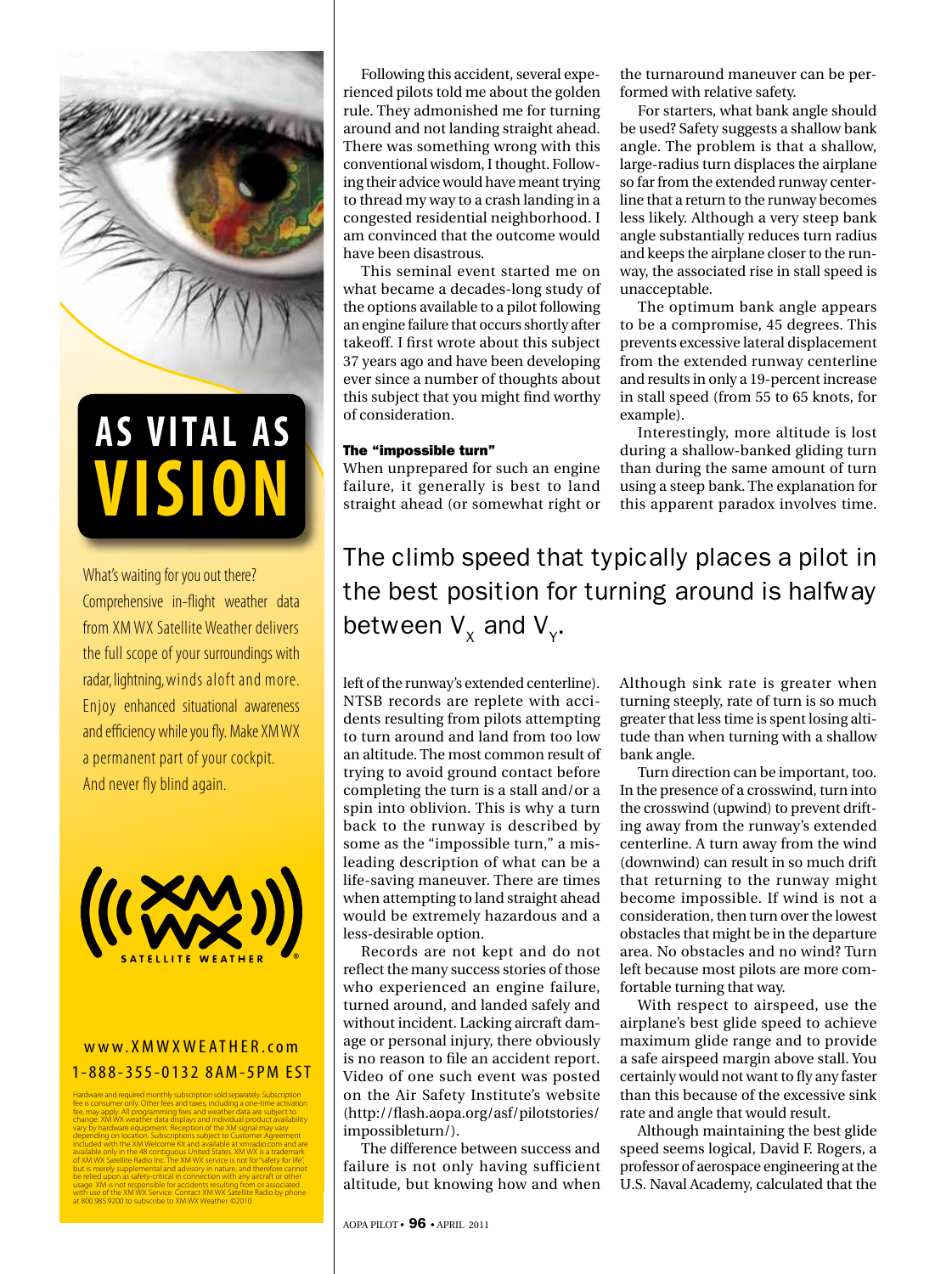minimum altitude loss during a gliding turn occurs when at an airspeed only 5 percent above stall. I winced at this, too, and certainly would not recommend that anyone fly so perilously close to a stall during such a critical maneuver so close to the ground. If a pilot does choose this option, he should resume the speed for best glide after rolling out of the turn.

Another factor is climb speed. Most pilots initially climb after liftoff at either the speed for best angle  $(V_y)$  or for best rate  $(V_y)$ . The problem is that neither of these speeds best positions the airplane for the possibility of a turnaround. Climbing at  $V_y$  places the aircraft in such a nose-high attitude that a pilot must vigorously force the nose down to preserve airspeed following an engine failure. This produces a high initial sink rate, thereby lessening the likelihood of a safe turnaround. Climbing at  $V_y$ in some airplanes can result in such a shallow climb that insufficient altitude is gained while still close enough to the airport to successfully turn around and land. (This, of course, depends on the airplane; a Pitts Special, for example, can climb steeply enough at either airspeed.)

The climb speed that typically places a pilot in the best position for turning around is halfway between  $\rm V_x$  and  $\rm V_y$ .

So how much height above the ground does a pilot need to turn around safely? This depends, of course, on the airplane and the pilot's skill. It can be determined with a relatively simple and interesting flight test at a safe altitude. The first step involves establishing the airplane in a full-power climb halfway between  $V_x$  and  $V_y$  while on a cardinal heading (north, east, south, or west). When passing through a cardinal altitude (2,000 or 3,000 feet, for example), pull the throttle closed. Delay doing anything, though, for five seconds. This is typically how long it can take for the average pilot to recognize and react to the shock of an actual engine failure. (Rather than allow the nose to drop, hold the nose in climb attitude for these five seconds because this is what many pilots tend to do following engine failure.)

After the five seconds elapse, simultaneously roll the airplane into a left or right 45-degree bank and lower the nose so as to establish and maintain no more than the best glide speed (or perhaps slightly less, depending on your comfort level with this).

Continue the turn for 270 degrees because reversing course to the runway requires more than a 180-degree turn. A

180 only places the airplane parallel to the runway and displaced to one side. Forty-five degrees of additional turn are needed to return to the runway centerline, and then another 45 degrees to line up with the runway. This means that roughly 270 degrees (180 plus 45 plus 45) are needed to return to the runway.

At the end of the 270-degree turn, roll wings level, initiate a simulated flare to zero the sink rate, and note the amount of altitude lost. Increase this altitude loss by 50 percent to account for other factors. If altitude loss during the 270-degree turn is 400 feet, for example, the minimum turnaround height (above the ground) for your airplane would be 600 feet.

Perform this maneuver a few times. You likely will discover that you can improve on your first attempt and reduce the altitude loss. Rolling into and holding the 45-degree bank while maintaining best glide speed, however, is initially more challenging than you might imagine. The goal is to become familiar, comfortable, and proficient with the maneuver.

There is another important consideration: climb profile. A successful turnaround requires not only reaching the minimum turnaround height, it requires also that you climb to at least two-thirds of that height by the time you pass over the departure end of the runway. This demonstrates that the airplane is capable of reaching the minimum turnaround height while close enough to the airport to have the ability to return. If you are not this high when passing the end of the runway, it means that either the runway is too short or the airplane will be too far from the airport to make a safe return by the time you finally reach the minimum turnaround height.

The likelihood of a successful turnaround diminishes when taking off into a strong wind. Landing downwind with a strong tailwind might make it difficult to stop the aircraft within the confines of the airport. At such a time, a pilot might be better off taking advantage of the headwind to land straight ahead with a much-reduced groundspeed.

Once a pilot opts to turn around and begins the maneuver, he should turn his head and look toward the runway as soon as possible to visually confirm that he really can glide there safely. Consider also that it might be more convenient and safer to land on a long taxiway or another runway. If it does not appear that you can glide safely to the airport, select the softest off-airport landing site



## *Aviation Headsets*

Sigtronics produces a wide range of headsets—entry-level, stereo, helicopter, and active noise reduction—all with our American made quality.



## *Headset Accessories*

We manufacture a large selection of Adapter and Extension Cables, Push To Talk Switches, Ear Seals, Microphones, Small and Large Replacement Headbands.



### *Military Headset Adapter*

Sigtronics Military Headset and Helmet Adapters change the low impedance mic and headphone signal levels of military headsets to the high impedance levels used with general aviation electronics.

Sigtronics Corporation 909 305-9399 www.sigtronics.com/aopa